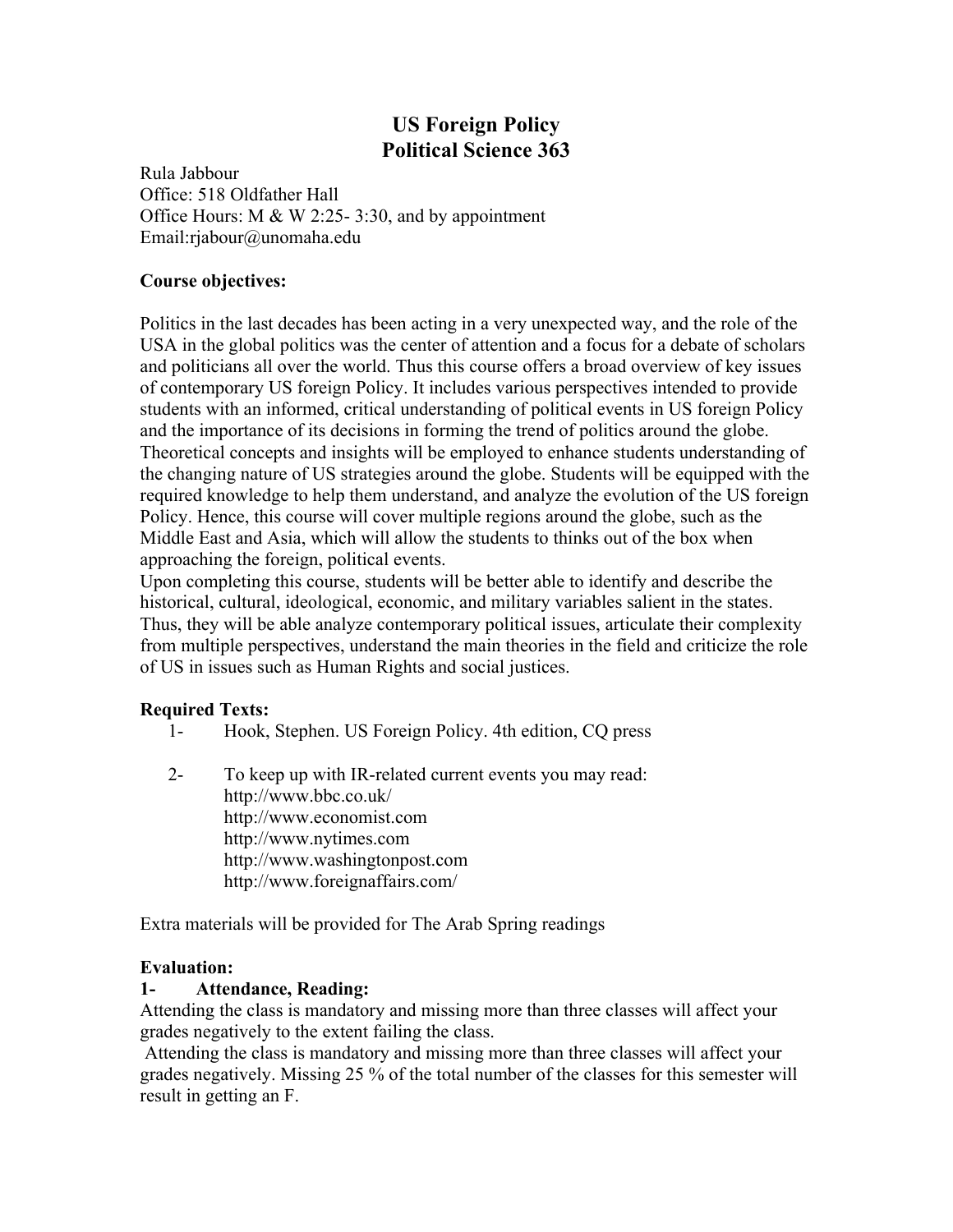Moreover, no cellphone or computer (using Internet) is allowed in the class. Please make sure to abide by this rule.

Students are required to read all assigned readings. The power point lectures, I will be providing, will serve as a guide to help student understand the topic under discussion. Yet, they are, by all means, not enough. Students are required to read all assigned readings in addition to comprehending all power points lectures. The power points lecture will not be posted on Black board. They will be only available in the class. Therefore, your attendance is essential and required for your success.

In addition to the Power points lectures, there will be short videos that will be showed in the class.

## 2- **Participation:**

All students are required to be prepared to participate in the class on the basis of the readings. The balance of your grade in the course will be determined by your contributions to class discussion and participation.

## 3- **Weekly discussion questions + quizzes:**

By Monday at 9 am of each week, every student is required to post on the blackboard's discussion section one to two discussion questions. The questions should be based on the assigned readings of that week. I will choose two questions for each class and devote the first 10 minutes to discuss them. I expect by the end of the semester to discuss at least question from each student. These questions are very important to help analyze historical events and compare it to contemporary ones.

Thus, there will be quizzes. Therefore, come always prepared by reading the required material.

## **4- Group presentation:**

We will divide the class into groups (4-5 students for each group). Each team will be responsible of delivering a 25 minutes presentation about a recent topic or event in the US foreign policy, Discuss the US involvement in that issue and the pros and cons for that specific strategy (create an argument). Further information will be provided throughout the semester. This presentation will help you in your future carrier, whether it is in the academia or in private sector. It will help student to develop his/her presentation skills, public speaking skills, and to provide an informative, strong research about specific topic.

## **5- Research paper:**

Every student should write, by the end of the semester, a research paper about a topic of interest to you in this field and create a comprehensive research about it. The paper should be around 12- 15 pages double spaced, Times News Roman font, and size 12. The paper should have 15 citations of books and professional journal articles (NO .com or .net articles are accepted).

The paper should include a clear research question.

An A paper should include: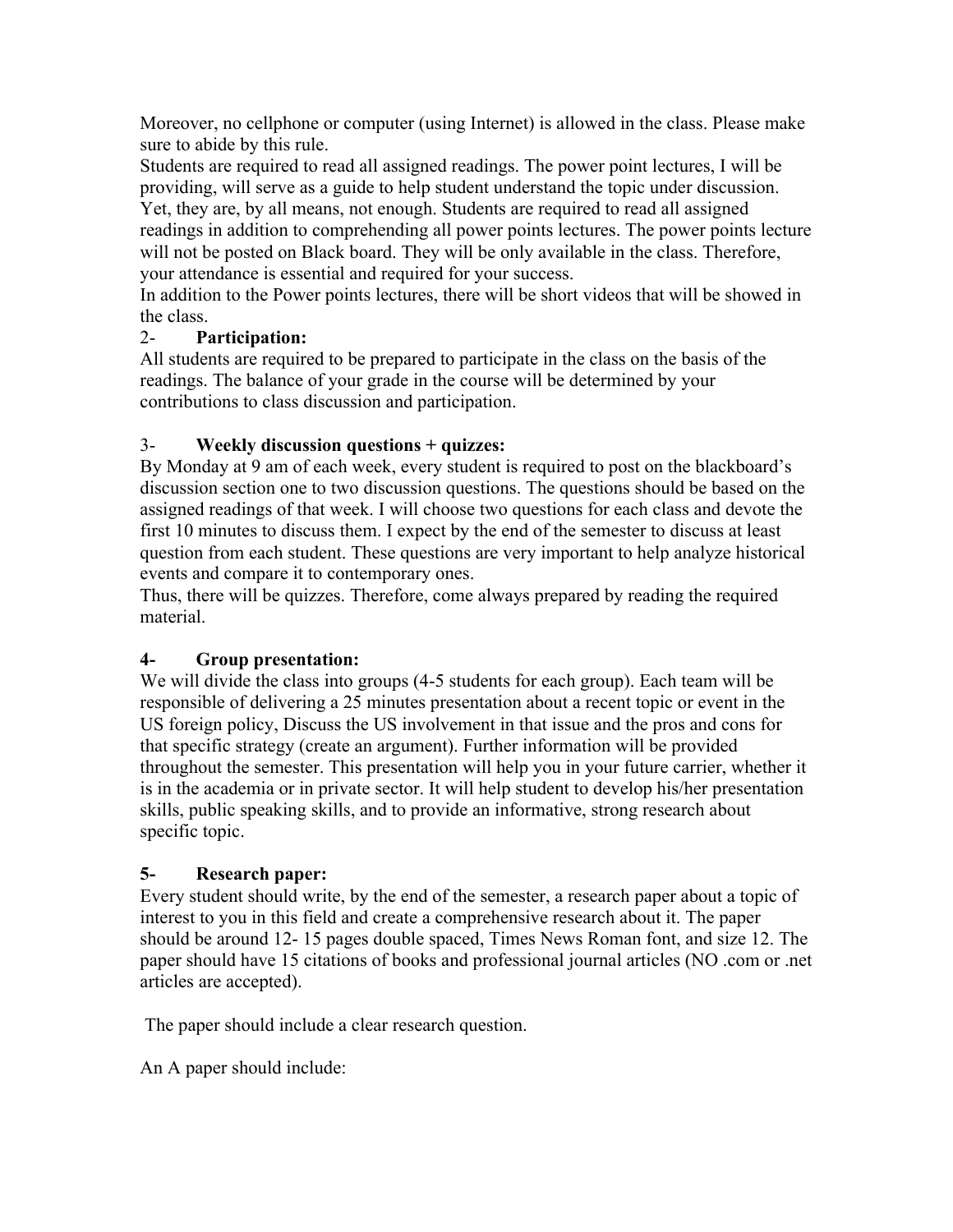1- A challenging, well articulated research question, its implications and concludes effectively.

2- The paper incorporate multiple sources of information, and interrelates materials coherently

3- The topic is fully developed in a logical manner with a clear structural development.

4- The paper shows excellent sustained use of Standard English and precise language.

5- The paper adheres to an assigned format, makes consistent use if documentation convention, and credit ideas to their sources.

The topics should be approved before doing the research. The fifth week is the deadline to present your topic.

### **6- The exams: Midterm and final:**

There will be two exams: both exams will be in class exams, which will contain multiple choice questions and, a one or two long essay questions.

**7-Reaction papers:** The primary intellectual product that you will originate during this course will consist of three reaction papers, each consisting of no more than 2 pages (double spaced), dealing with the major texts under consideration. You have the choice of choosing the week that you prefer to present the paper at. However, I will not accept any paper after week 10. It is expected that you will provide a critical analysis of the materials.

### **Students with disabilities:**

Students with disabilities are encouraged to contact the instructor for a confidential discussion of his/her individual needs for academic accommodation. It is the policy of the University of Nebraska- Lincoln to provide flexible and individualized accommodation to students with documented disabilities that may affect their ability to fully participate in course activities or to meet course requirements. To receive accommodations services, students must be registered with the Services for Students with Disabilities (SSD) office, 132 Canfield Administration, 472-3787 voice or TTY.

### **Academic Dishonesty:**

Each student must present his/her own ideas. If you borrow ideas/thoughts from others, be sure that you cite or give credit to the appropriate author. Additionally, all work must be original. Instances of plagiarism and other forms of academic dishonesty will result in a failing grade and reported to the Graduate Committee.

### **Grading:**

| Grades will be assigned as following:    |        |
|------------------------------------------|--------|
| Participation:                           | $10\%$ |
| Weekly discussion questions $+$ quizzes: | $5\%$  |
| Reaction papers:                         | 10%    |
| Group presentation:                      | 10%    |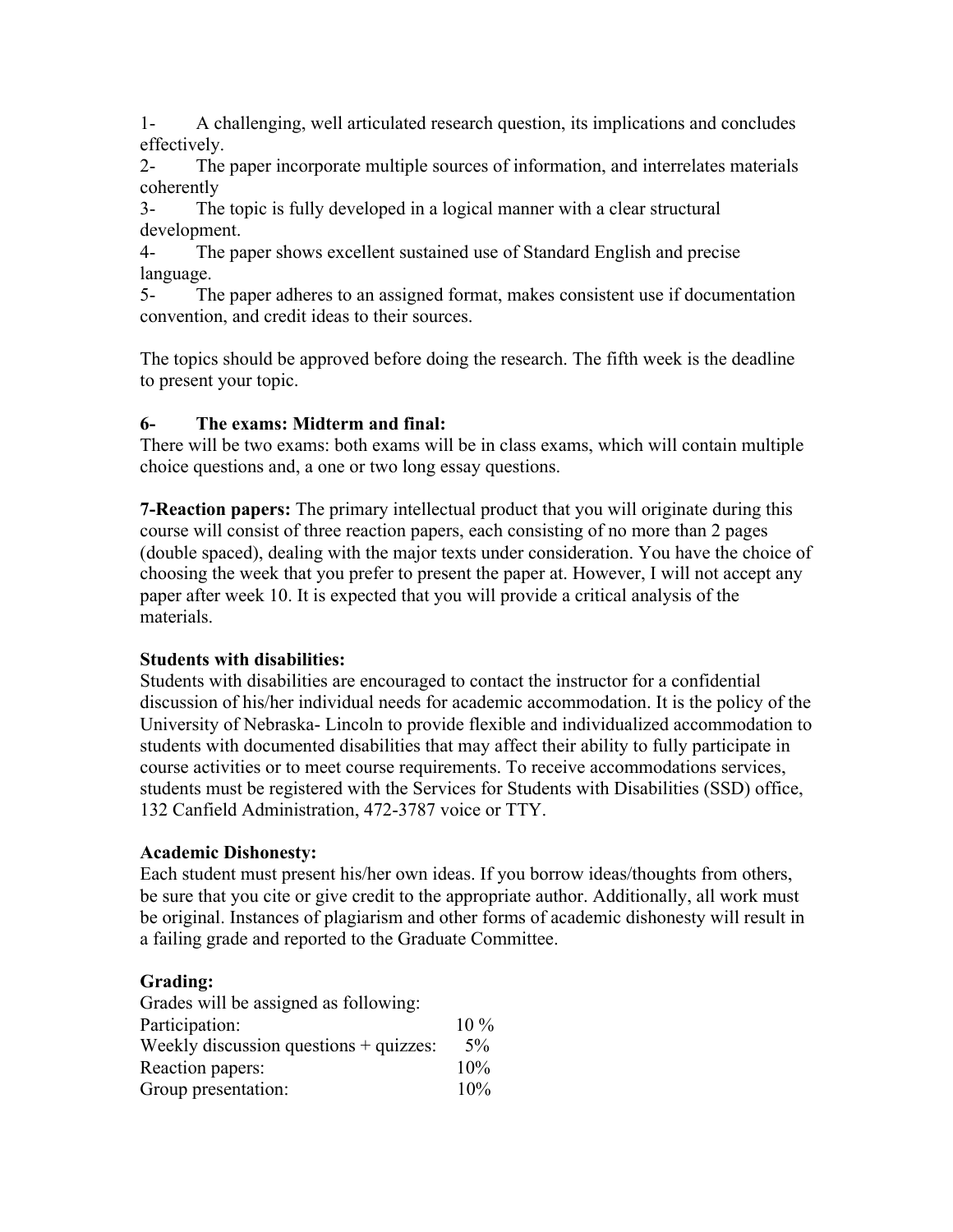| Midterm exam   | 20 %   |
|----------------|--------|
| Final exam     | $20\%$ |
| Research paper | $25\%$ |

## **Course schedule:**

|   | <b>Week One:</b> Monday $: 8-26$ : Introduction to the class |
|---|--------------------------------------------------------------|
| W | : 8-28: IR Theories: Realism                                 |
|   | $F : 8-30$ : NO CLASS : APSA meeting                         |

| <b>Week Two: no readings for this week:</b> M: 9-2: NO CLASS: Labor day |
|-------------------------------------------------------------------------|
| $W: 9-4: Liberalism$                                                    |
| F: 9-6: Constructivism                                                  |

|                    |                | Week Three: Read Chapter 1: M: 9-9: The US in turbulent world                                  |
|--------------------|----------------|------------------------------------------------------------------------------------------------|
|                    |                | W: 9-11 continue chapter 1                                                                     |
|                    | Read Chapter 2 | F: 9-13: the expansion of US power                                                             |
| <b>Week Four:</b>  | Read Chapter 3 | M: 9-16: Continue of chapter 2<br>W: 9-18: Continue of chapter 2                               |
|                    |                | F: 9-20: dynamics of decision making                                                           |
| <b>Week Five:</b>  |                | M: 9-23: Continue of chapter 3                                                                 |
|                    |                | Read Chapter 4 W: 9-25 : presidential power                                                    |
|                    |                | F: 9-27: continue chapter 4                                                                    |
| <b>Week Six:</b>   |                | Read chapter 5 M: 9-30: Congress beyond the water edge                                         |
|                    |                | W: 10-2: continue with chapter 5                                                               |
|                    |                | Read chapter $6 \t F: 10-4$ : the foreign policy bureaucracy                                   |
| <b>Week Seven:</b> |                | M: 10-7: continue with chapter 6                                                               |
|                    |                | Read chapter 7 W: 10-9: public opinion at home and abroad<br>F: 10-11: continue with chapter 7 |
| <b>Week Eight:</b> |                | <b>Read chapter 8</b> M: 10-14: the impact of mass communication                               |
|                    |                | W: 10-16: Presenting your paper topics                                                         |
|                    |                | $F: 10-18:$ Midterm exam                                                                       |
| <b>Week Nine:</b>  |                | M: 10-21: NO CLASS: Fall Break                                                                 |
|                    |                | W: 10-23 continue chapter 8                                                                    |
|                    | Read chapter 9 | $F: 10-25$ : social movements                                                                  |
| <b>Week Ten:</b>   |                | M: 10-28 continue with chapter 9                                                               |
|                    |                | Read chapter 10 W: 10-30: national security                                                    |
|                    |                | F: 11-1: continue with chapter 10                                                              |